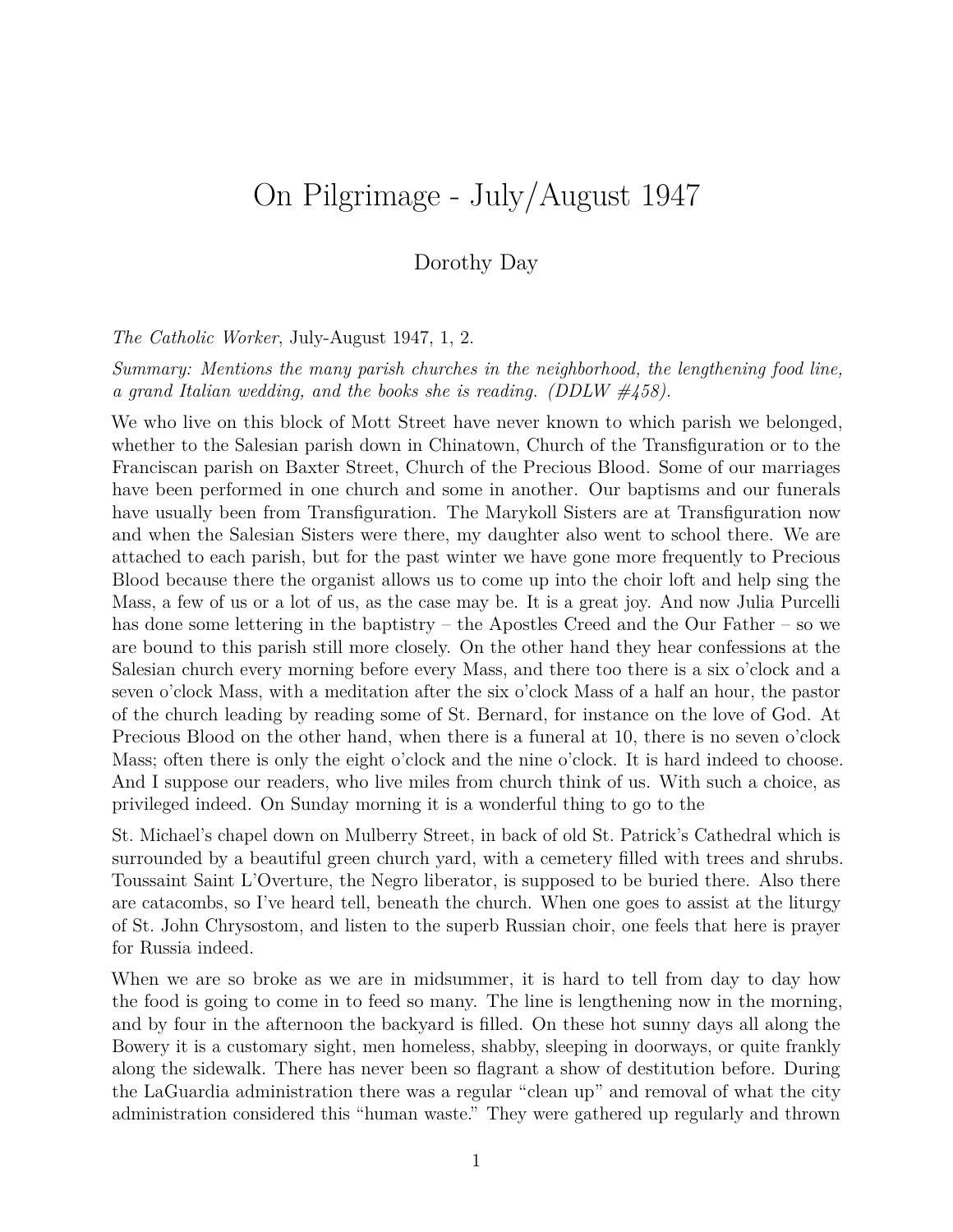into jail. "Keep moving!" "Break it up!" Familiar phrases. Now there are knots of men in front of the employment agencies, and the railroad hiring offices, Lehigh Valley, Pennsylvania, Long Island, Lackawanna, etc., more knots of men in the several "thieves' markets" at Bayard and at Rivington streets exchanging everything from belts to shoes.

### **Stolen bread**

One morning while Miss Lavin was helping clean the pecks of potatoes and carrots and onions for the soup line, a policeman came in and wanted to know if we wanted some stolen goods in the way of bread. Some petty thieves had walked off with a big box of pumpernickel, and as we usually pay five dollars a day for our supply of bread, this was a godsend. Another time on a Saturday night one of the men who rents a pushcart from the stable down the street for the vegetables he sells on the east side, brought us in a big hundred pound sack of string beans. "They won't keep till Monday," he said, brushing off our thanks. On another day an unemployed actor came in and contributed a dollar. A dollar buys a lot of split peas for soup.

## **Wedding**

The wedding of Antoinette Arone and Gerry Marotta was a grand affair. Antoinette is one of about fourteen children born and brought up in our front house. Gerry keeps a butcher shop with his two brothers around the corner. They got married on a Sunday afternoon at five o'clock, and we found out that one of the reasons the Italians in our neighborhood do not have a nuptial Mass is because of the great reception celebrated afterward. It would be impossible to fast until noon and even with a noon day Mass, too long to wait for the reception in the evening. Another reason for having evening Masses, and a very good one too.

We all were on hand for the wedding and the mother and the father of the bride wept at losing their last child although she'll be living as close as she can get to home, like all the other Arones. A note on the housing shortage. Despite a search of months, they could find no apartment and were forced to plan on sharing her married brother's apartment of four rooms. The wedding reception was at the Manhattan Lyceum and the huge ballroom barely held the crowds that came, from little Diane Deodatus to the oldest relative of the family.

In the church the guests stood on the seats of the pews to see the bride, and at the reception she sat like a queen at the head of the hall, with her long satin train draped around her. Her father sat at one side and the groom at the other, and later in the evening the bride went from table to table, where sandwiches and beer and wine were heaped high, and allowed all the ladies to examine her dress and her ring. Everyone danced, young and old, Diana and Chickie and Elizabeth, and all the Anthony's of the neighborhood.